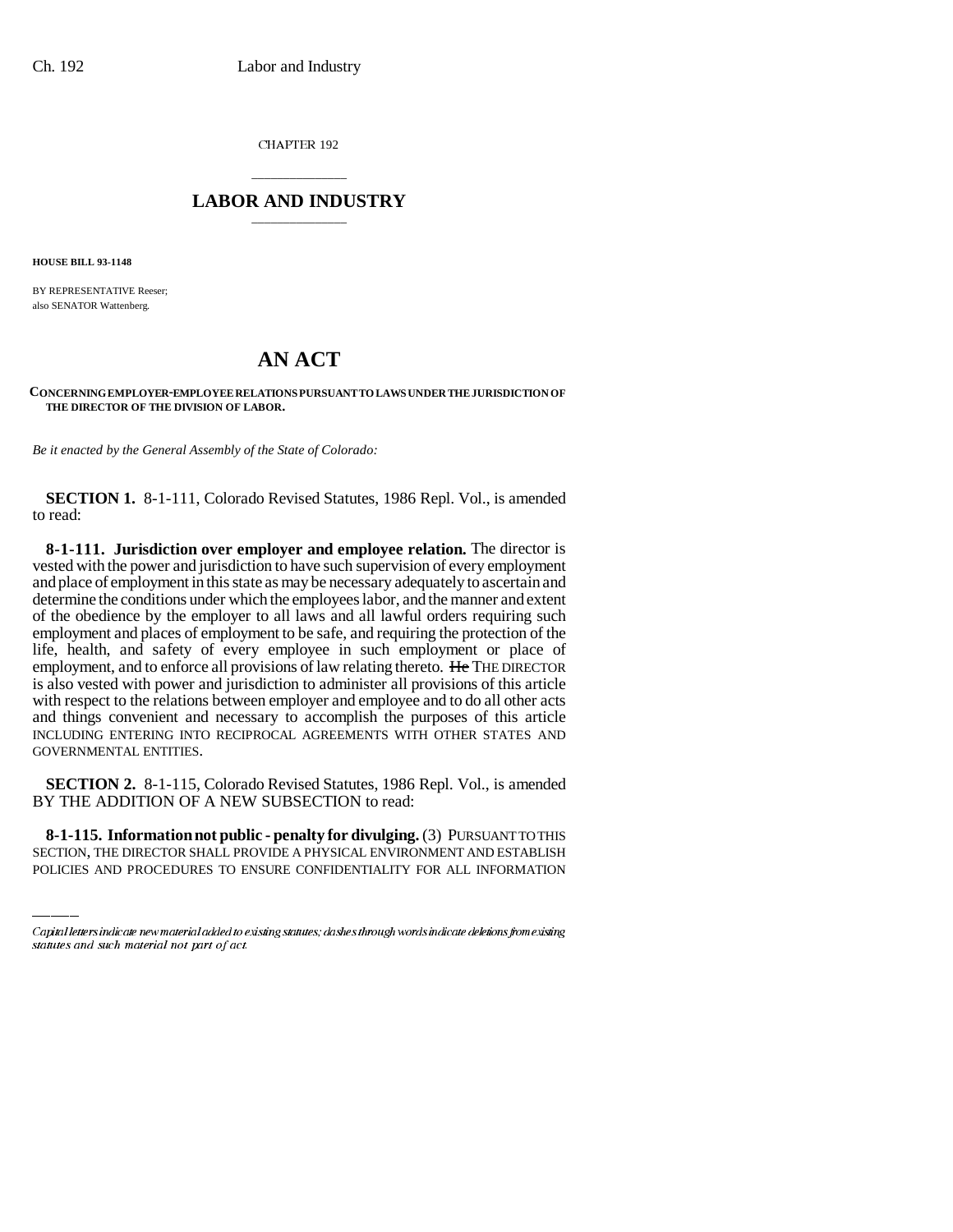Labor and Industry Ch. 192

REGARDING ANY EMPLOYER, EMPLOYEE, OR PERSON PERTAINING TO ANY ACTION PURSUANT TO ARTICLES 1 TO 13 OF THIS TITLE; EXCEPT THAT SUCH INFORMATION MAY BE RELEASED IF THERE EXISTS AN OVERRIDING NEED FOR ACCESS TO SUCH INFORMATION ARISING PURSUANT TO ARTICLES 1 TO 13 OF THIS TITLE IN CONNECTION WITH:

(a) A DISPUTE RESOLUTION, A MEDIATION, OR AN ADMINISTRATIVE OR JUDICIAL PROCEEDING; OR

(b) A COOPERATIVE EFFORT WITH ANOTHER SUBDIVISION OF GOVERNMENT.

**SECTION 3.** 8-4-101 (7.5), Colorado Revised Statutes, 1986 Repl. Vol., as amended, is amended to read:

**8-4-101. Definitions.** (7.5) "Lawful charges or indebtedness" shall not include deductions made from an employee's wages or compensation for any of the following reasons: Cash or inventory shortages except for shortages caused by theft, breakage, alleged negligent acts, dishonored customer credit charges or checks, workers' compensation, or penalties assessed for infractions or for violating employer policies except for previously established written policies. MEANS:

(a) DEDUCTIONS MANDATED BY OR IN ACCORDANCE WITH LOCAL, STATE, OR FEDERAL LAW INCLUDING, BUT NOT LIMITED TO, DEDUCTIONS FOR TAXES, "FEDERAL INSURANCE CONTRIBUTIONS ACT" ("FICA") REQUIREMENTS, GARNISHMENTS, OR ANY OTHER COURT-ORDERED DEDUCTION;

(b) DEDUCTIONS FOR LOANS, ADVANCES, GOODS OR SERVICES, AND EQUIPMENT OR PROPERTY PROVIDED BY AN EMPLOYER TO AN EMPLOYEE PURSUANT TO A WRITTEN AGREEMENT BETWEEN SUCH EMPLOYER AND EMPLOYEE, SO LONG AS IT IS ENFORCEABLE AND NOT IN VIOLATION OF LAW;

(c) ANY DEDUCTION NECESSARY TO COVER THE REPLACEMENT COST OF A SHORTAGE DUE TO THEFT BY AN EMPLOYEE IF A REPORT HAS BEEN FILED WITH THE PROPER LAW ENFORCEMENT AGENCY IN CONNECTION WITH SUCH THEFT PENDING A FINAL ADJUDICATION BY A COURT OF COMPETENT JURISDICTION; EXCEPT THAT IF THE ACCUSED EMPLOYEE IS FOUND NOT GUILTY IN A COURT ACTION OR IF CRIMINAL CHARGES RELATED TO SUCH THEFT ARE NOT FILED AGAINST THE ACCUSED EMPLOYEE WITHIN NINETY DAYS OF THE FILING OF THE REPORT WITH THE PROPER LAW ENFORCEMENT AGENCY, OR SUCH CHARGES ARE DISMISSED, THE ACCUSED EMPLOYEE SHALL BE ENTITLED TO RECOVER ANY AMOUNT WRONGFULLY WITHHELD PLUS INTEREST. IN THE EVENT AN EMPLOYER ACTS WITHOUT GOOD FAITH, IN ADDITION TO THE AMOUNT WRONGFULLY WITHHELD AND LEGALLY PROVEN TO BE DUE, THE ACCUSED EMPLOYEE MAY BE AWARDED AN AMOUNT NOT TO EXCEED TREBLE THE AMOUNT WRONGFULLY WITHHELD. IN ANY SUCH ACTION THE PREVAILING PARTY SHALL BE ENTITLED TO REASONABLE COSTS RELATED TO THE RECOVERY OF SUCH AMOUNT INCLUDING ATTORNEY FEES AND COURT COSTS.

(d) ANY DEDUCTION, NOT LISTED IN PARAGRAPH (a), (b), OR (c) OF THIS SUBSECTION (7.5), WHICH IS AUTHORIZED BY AN EMPLOYEE IF SUCH AUTHORIZATION IS REVOCABLE INCLUDING, BUT NOT LIMITED TO, DEDUCTIONS FOR HOSPITALIZATION AND MEDICAL INSURANCE, OTHER INSURANCE, SAVINGS PLANS, STOCK PURCHASES,